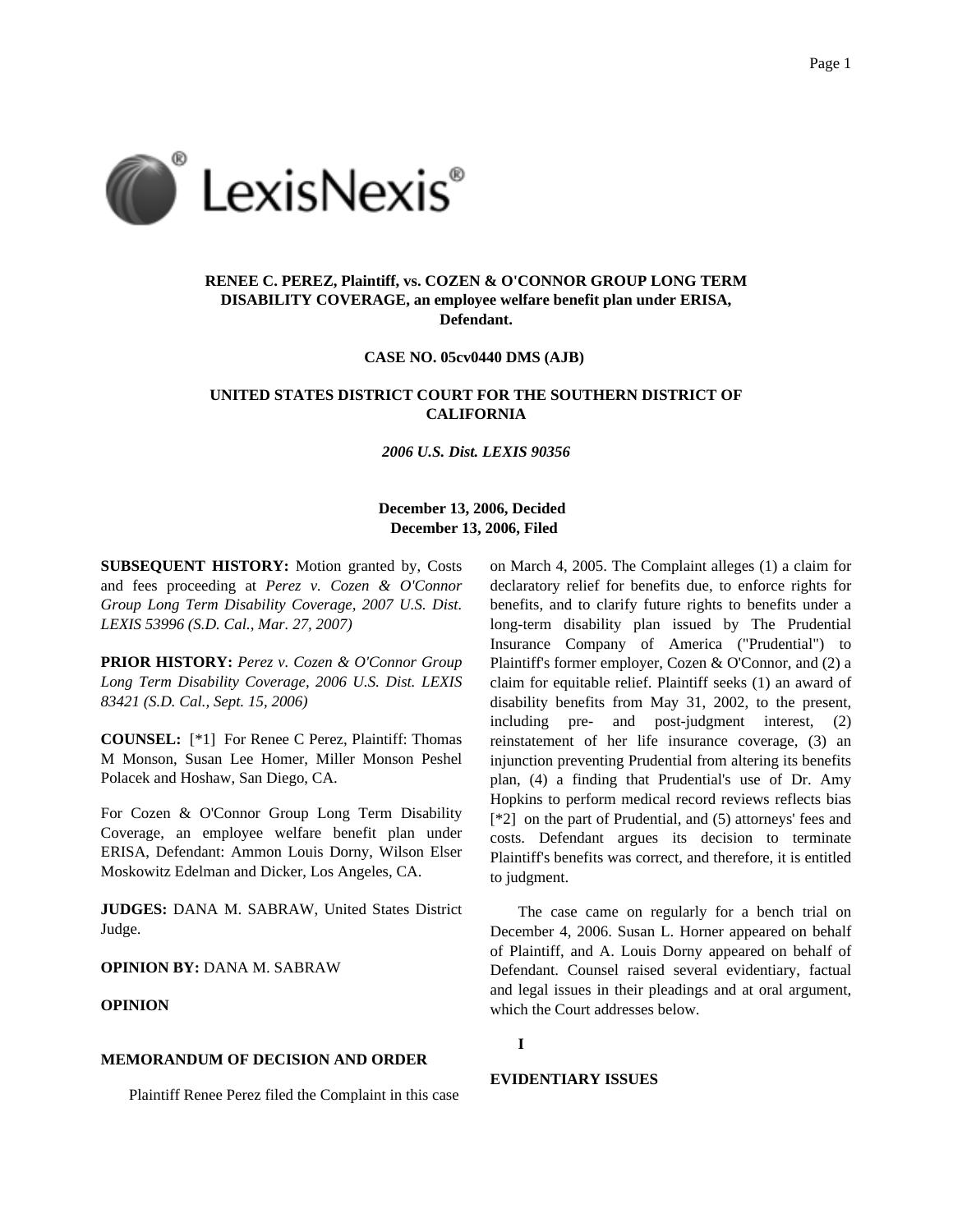The parties raised two evidentiary issues before and during the trial of this case. The first issue is whether the Court should consider evidence outside the Administrative Record. The second issue is whether the Court should decline to consider certain evidence in the Administrative Record. These issues are discussed in turn.

## **A. Evidence Outside the Administrative Record**

This is not the first time the parties have raised the issue of whether this Court should consider evidence outside the Administrative Record in deciding this case. The parties first raised this issue in the briefing on Plaintiff's motion for summary judgment, with both parties offering extrinsic [\*3] evidence. The Court declined to decide the issue at that time because it was unnecessary to resolve Plaintiff's motion. However, the Court indicated it would decide the issue when ruling on Defendant's motion for leave to expand the Administrative Record. Plaintiff was invited to file a similar motion, or a motion *in limine,* if she wished to offer her own extrinsic evidence.

After ruling on Plaintiff's motion for summary judgment, the Court issued its ruling on Defendant's motion to expand the record to include surveillance evidence of Plaintiff. In ruling on that motion, this Court stated:

> In cases such as this, where the court is reviewing an administrator's decision to deny benefits under an ERISA plan, "the record that was before the administrator furnishes the primary basis for review." *Kearney v. Standard Ins. Co., 175 F.3d 1084, 1090 (9th Cir. 1999)*. In *Mongeluzo v. Baxter Travenol Long Term Disability Benefit Plan, 46 F.3d 938 (9th Cir. 1995)*, the Ninth Circuit held "that new evidence may be considered under certain circumstances to enable the full exercise of informed and independent judgment." *Id. at 943*. However, [\*4] the court emphasized "that a district court should not take additional evidence merely because someone at a later time comes up with new evidence that was not presented to the plan administrator." *Id. at 944*. A district court should exercise its discretion

to allow additional evidence "only when such evidence is needed to conduct an adequate de novo review." *McCoy v. Federal Ins. Co., 7 F.Supp.2d 1134, 1141 (E.D. Wash. 1998)* (citing *Mongeluzo, 46 F.3d at 943-44*).

The Court found Defendant's proffered surveillance evidence was not necessary for its review, and therefore denied Defendant's motion.

Plaintiff did not file a motion for leave to expand the record, but she now seeks to admit three types of extrinsic evidence: (1) Plaintiff's recent medical records from Jorge Perez, M.D., (2) evidence concerning Dr. Hopkins' participation in other disability determinations, and (3) a recent declaration from Gerard P. Harney, a member of Cozen & O'Connor. None of this evidence, however, is necessary to the Court's *de novo* review. Accordingly, the Court declines to consider this, or any other evidence, outside of the Administrative [\*5] Record.

#### **B. Evidence in the Administrative Record**

Next, Plaintiff objects to specific items of evidence contained in the Administrative Record. Specifically, Plaintiff objects to (1) the statements of the video surveillance operators, (2) the video surveillance itself, and (3) Dr. Hopkins' report. However, Plaintiff fails to provide any legal authority supporting her right to object to evidence in the Administrative Record, or the Court's authority to strike evidence in the Administrative Record. In the absence thereof, the Court overrules Plaintiff's objections to the evidence listed above. *See Raithaus v. Unum Life Ins. Co. of Am., 335 F.Supp.2d 1098, 1120 (D. Hawaii 2004)* (denying motion to strike evidence from the administrative record).

Based on these rulings, the Court has considered solely the evidence in the Administrative Record, and issues the following findings of fact and conclusions of law pursuant to *Federal Rule of Civil Procedure 52(a)*.

# **II**

# **FINDINGS OF FACT**

1. Plaintiff Renee Perez ("Plaintiff") is a thirty-six (36) year old woman. She is married, and has two children.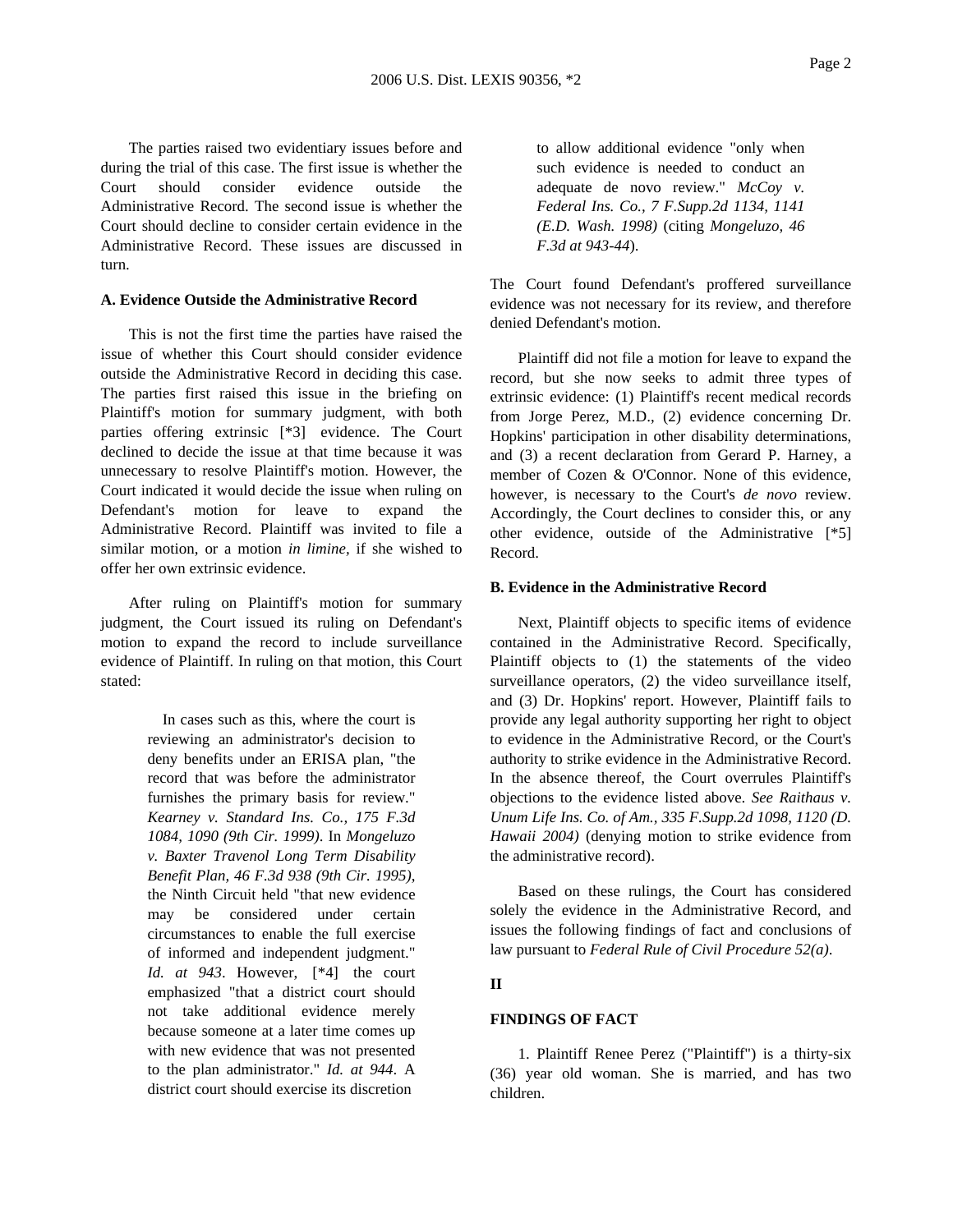2. In [\*6] January 1997, Plaintiff began working for the law firm Cozen & O'Connor as a law clerk. At the time, Plaintiff was a student at the University of San Diego School of Law.

3. Plaintiff graduated from law school in 1998, and began working as an associate attorney at Cozen & O'Connor in August of 1998. (Administrative Record ("AR") at 001489.)  $<sup>1</sup>$ </sup>

> 1 For the sake of clarity, the Court refers to the Administrative Record attached to Mr. Dorny's declaration in opposition to Plaintiff's motion for summary judgment, which appears to be Docket Number 60, and is Bates-stamped PRU-PERE 000001-001868. All further references to the Administrative Record are to this set and these Bates numbers.

4. As an employee of the firm, Plaintiff enrolled in a long term disability plan offered by Prudential. The Policy provides long term disability insurance in case of "Total Disability."

> "Total Disability" exists when Prudential determines that all of these conditions are met:

> (1) Due to Sickness or accidental [\*7] injury, both of these are true:

> > (a) You are not able to perform, for wage or profit, the material and substantial duties of your occupation.

(b) After the Initial Duration of a period of Total Disability, you are not able to perform for wage or profit the material and substantial duties of any job for which you are reasonably fitted by your education, training or experience. The Initial Duration is shown in the Schedule of Benefits.

(2) You are not working at any job for

wage or profit.

(3) You are under the regular care of a Doctor.

(*Id.* at 001057.)

5. On September 24, 1998, Plaintiff received pre-travel immunizations from the International Traveler's Clinic for a one-week mid-October 1998 hiking trip to high-altitude urban and rural Peru. (*Id.* at 000959-60.) While in Peru, Plaintiff developed a severe bout of gastroenteritis. (*Id.* at 000997.) 6. On October 6, 1998, Plaintiff was involved in a rear-end motor vehicle accident, her car having been hit from behind. (*Id.* at 000991.) Plaintiff presented to the urgent care center at Sharp Medical Center with complaints of pain and soreness in her neck and shoulders. (*Id.*)

7. [\*8] In November of 1998, Plaintiff began assisting a partner with a trial in Orange County. (*Id.* at 001092.) During that trial, Plaintiff began experiencing symptoms of a head cold, but she continued with the trial and saw it to completion. (*Id.*)

8. On November 12, 1998, Plaintiff presented to the urgent care center at Sharp Medical Center complaining of headaches, exhaustion, congestion, fatigue and sore throat. (*Id.* at 000994.) She was examined and diagnosed with sinusitis, bronchitis and pharyngitis. (*Id.*)

9. One week later, she presented to her primary care physician, Frank Gilman, M.D. (*Id.* at 000995.) She reported a decrease in throat pain, but persistent headaches and fatigue. (*Id.*) Dr. Gilman's impression was Plaintiff had pharyngitis. (*Id.*) Lab tests were performed, and were positive for mononucleosis.

10. During this time, Plaintiff continued to work at Cozen & O'Connor, but on a reduced schedule. She stopped working altogether on January 21, 1999.

11. On January 22, 1999, Plaintiff returned to Dr. Gilman. (*Id.* at 000996.) She reported that she was still fatigued despite sleeping for twelve hours at night and taking a one to [\*9] two hour nap during the day. (*Id.*) She also reported having a sore throat several times per week. (*Id.*) Dr. Gilman referred Plaintiff to Steven Gardner, M.D. for a consultation, and also prescribed Zoloft. (*Id.*)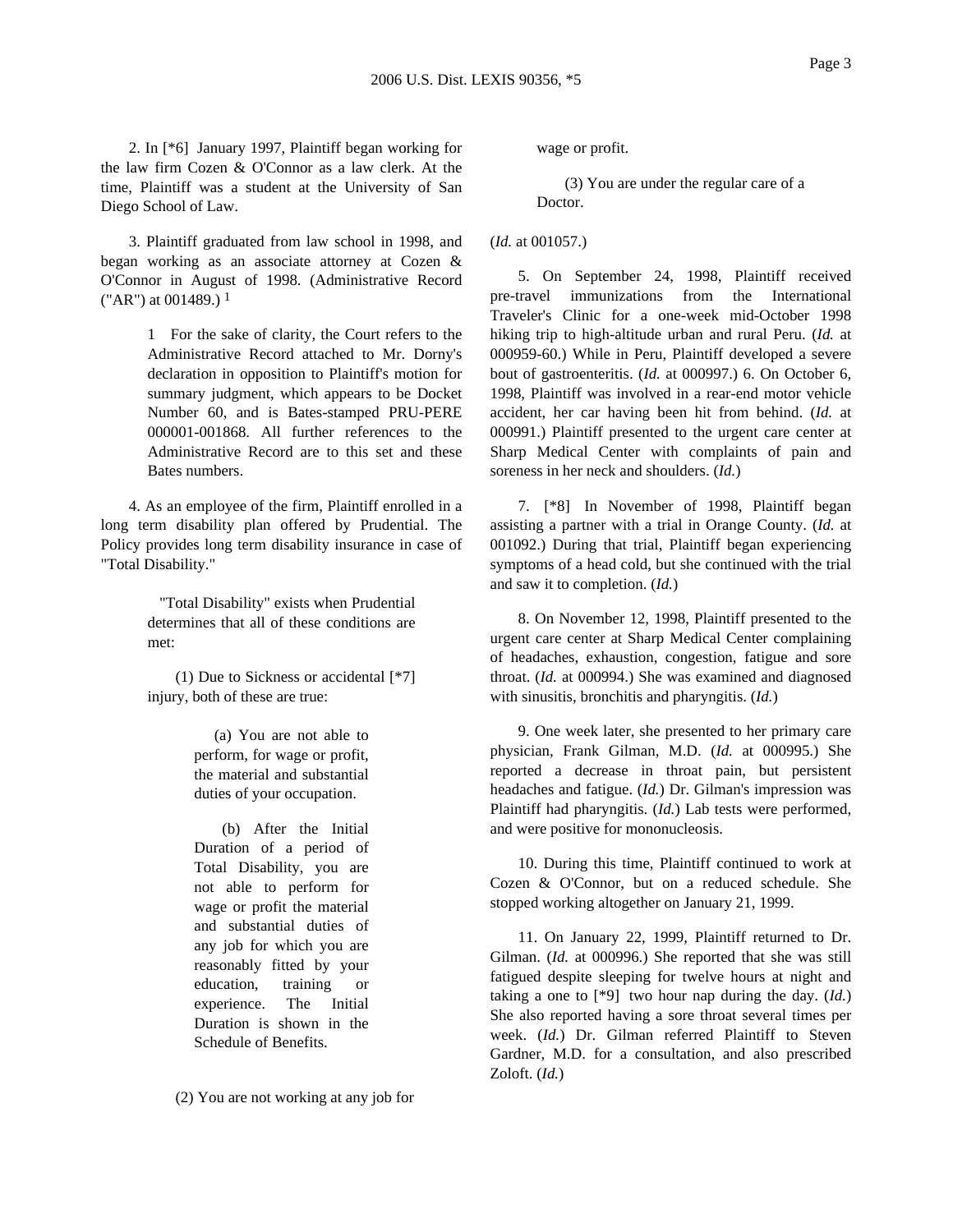12. Plaintiff reported to Dr. Gardner on January 27, 1999. (*Id.* at 000997-98.) At that time, Plaintiff reported continued exhaustion, headaches, sore throat and occasional swelling of her lymph nodes. (*Id.* at 000997.) He took Plaintiff's history, examined her, and ordered some tests. (*Id.* at 000997-98.)

13. Plaintiff returned for a follow-up with Dr. Gardner on February 3, 1999. (*Id.* at 000999.) In his report of that date, Dr. Gardner wrote: "[Plaintiff's] symptoms of severe fatigue, low-grade fever, sore throat, painful lymph nodes, and generalized headaches would fit the CDC criteria for chronic fatigue syndrome." (*Id.*) 2 Dr. Gardner did not diagnose Plaintiff with CFS, however, because she had not reported these symptoms for six months. (*Id.*) He advised her to return in two weeks. (*Id.*)

> 2 The Center for Disease Control ("CDC") states a patient can be classified as suffering from CFS "if the patent meets both the following criteria:

> 1. Clinically evaluated, unexplained persistent or relapsing chronic fatigue that is of new or definite onset (i.e., not lifelong), is not the result of ongoing exertion, is not substantially alleviated by rest, and results in substantial reduction in previous levels of occupational, educational, social, or personal activities.

> 2. The concurrent occurrence of four or more of the following symptoms: substantial impairment in short-term memory or concentration; sore throat; tender lymph nodes; muscle pain; multi-joint pain without swelling or redness; headaches of a new type, pattern or severity; unrefreshing sleep; and post-exertional malaise lasting more than 24 hours. These symptoms must have persisted or recurred during 6 or more consecutive months of illness and must not have predated the fatigue."

### (*Id.* at 001571-72.)

[\*10] 14. On February 5, 1999, Cozen & O'Connor informed Plaintiff that she was entitled to up to twelve weeks of leave pursuant to the Family and Medical Leave Act, and that she would have to return to work by April 16, 1999. (*Id.* at 001424.)

15. Pursuant to Dr. Gardner's instructions, Plaintiff

returned to his office on February 18, 1999. (*Id.* at 001000.) At that time, Plaintiff reported severe fatigue, sore throat, and intermittent lymph node swelling. (*Id.*) Dr. Gardner stated: "Patient's symptoms most consistent with chronic fatigue syndrome. At this point she fits the CDC criteria." (*Id.*) Dr. Gardner prescribed some low-dose antidepressants, and advised Plaintiff to follow up with Dr. Gilman. (*Id.*)

16. Plaintiff returned to Dr. Gilman on March 11, 1999. (*Id.* at 001001.) At that time, she continued to complain of chronic fatigue despite more than twelve hours of sleep per night. (*Id.*) She also complained of a sore throat. (*Id.*) Dr. Gilman's impression was Plaintiff was suffering from CFS, and he advised her to follow up in three months. (*Id.*)

17. On March 26, 1999, Dr. Gardner prepared a letter stating he had diagnosed Plaintiff [\*11] with CFS, and as a result of the CFS, Plaintiff was unable to work. (*Id.* at 001002.)

18. Plaintiff returned to Dr. Gilman on April 20, 1999, and continued to complain of fatigue after exercise. (*Id.* at 001003.)

19. On May 19, 1999, Cozen & O'Connor informed Plaintiff that her short-term disability benefits would cease in July 1999. (*Id.* at 001420). Cozen informed Plaintiff that she should file an application for long-term disability benefits by filling out the appropriate form, having her doctor complete the form, and returning it to Cozen's benefits coordinator. (*Id.*) Cozen informed Plaintiff that according to office policy, her position and benefits were secure for six months, but that six-month period would end on July 21, 1999. (*Id.* at 001421.)

20. On June 25, 1999, Plaintiff returned to Dr. Gilman with continued complaints of chronic fatigue. (*Id.* at 001004.) She also complained of chronic low-grade fever, sore throat and headaches. (*Id.*)

21. Meanwhile, Plaintiff submitted the application for long-term disability benefits to her benefits coordinator at Cozen & O'Connor, who submitted the application to Prudential on July 15, 1999. ( [\*12] *Id.* at 001419.)

22. Plaintiff returned to Dr. Gilman on. July 30, 1999, and August 16, 1999, with continued complaints of chronic fatigue. (*Id.* at, 001005-06.) In fact, on August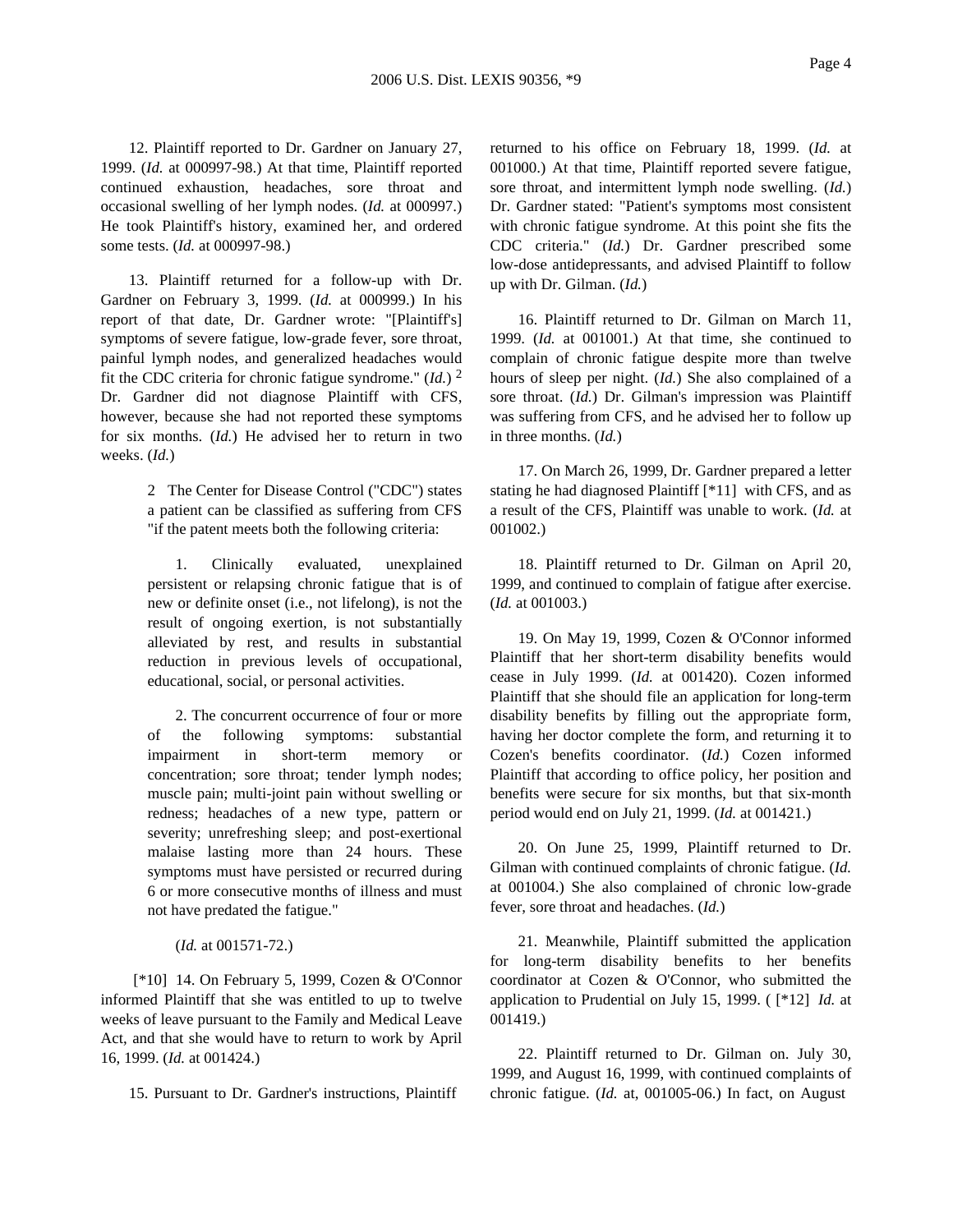16, Plaintiff requested a wheelchair for shopping and visiting with friends. (*Id.* at 1006.)

23. During this time Prudential arranged for Plaintiff to attend an Independent Medical Examination ("IME") with an infectious disease specialist, Gonzalo Ballon-Landa, M.D., (*Id.* at 000948-51.) That appointment was scheduled for September 15, 1999. (*Id.*)

24. However, on September 1, 1999, Prudential approved Plaintiff's claim for benefits under the Policy, effective July 21, 1999. (*Id.* at 000954-55.)

25. On September 9, 1999, Plaintiff applied for disability insurance benefits from the State of California, (*id.* at 001535-37), which application was granted.

26. On September 15, 1999, Plaintiff presented for her IME with Dr. Ballon-Landa. (*Id.* at 000935-39.) Dr. Ballon-Landa prepared a report of his findings, including a detailed patient history. (*Id.*) He also conducted a physical examination of Plaintiff. His assessment was Plaintiff "has a history compatible [\*13] with chronic fatigue syndrome by CDC criteria, with prolonged exhaustion, now ten months in duration, tender lymphadenopathy and negative work up for other diseases." (*Id.* at 000938.) Dr. Ballon-Landa concluded, "[b]ased on the history and the review of the records, it appears that the patient could not successfully perform her duties as an attorney." (*Id.*)

27. On December 21, 1999, Plaintiff submitted a claim for social security disability benefits. (*Id.* at 001516-26.) The Social Security Administration approved Plaintiff's claim on March 20, 2000. (*Id.* at 000925.)

28. Prudential continued to monitor Plaintiff's condition over the next several months. (*Id.* at 000010-12.)

29. On June 12, 2000, Plaintiff submitted a statement to Prudential. (*Id.* at 000933-34.) In that statement, Plaintiff reported "constant pain & exhaustion. Headaches, muscle aches, sore throats & lymph nodes, 10-15 hours sleep night & still tired, mental confusion, complete inability physical exertion." (*Id.* at 000933.) Dr. Gilman also continued to diagnose Plaintiff with CFS. (*Id.*)

30. On July 10, 2000, Plaintiff returned to Dr.

Gilman for treatment of her CFS. [\*14] (*Id.* at 000872.) At that time, she complained of chronic fatigue and headaches. (*Id.*)

31. On October 2, 2000, Plaintiff learned she was pregnant. (*Id.* at 000873.)

32. On October 12, 2000, Plaintiff returned to Dr. Gilman, who assessed Plaintiff's CFS as stable. (*Id.* at 000871.)

33. On February 23, 2001, Plaintiff submitted another statement to Prudential. (*Id.* at 000909-10.) In that statement, Plaintiff stated: "Chronic fatigue syndrome leaves me constantly exhausted and in pain. I get muscle aches, joint aches, severe headaches, sore throat & swollen lymph nodes, mental confusion." (*Id.* at 000909.) Dr. Gilman also continued to diagnose Plaintiff with CFS. (*Id.*)

34. During this time, Prudential continued to monitor Plaintiff's condition. (*Id.* at 000013-16.) In May 2001, Prudential noted Plaintiff's pregnancy, and recommended that they obtain updated medical records. (*Id.* at 000013.) Prudential also suggested surveillance of Plaintiff, and a review of her medical records. (*Id.*)

35. On June 2, 2001, Plaintiff gave birth to a son. (*Id.* at 000555.)

36. On July 6, 2001, Plaintiff presented to Dr. Gilman for treatment [\*15] of CFS. (*Id.* at 000523.) At that time, Plaintiff complained of headaches, and Dr. Gilman continued in his impression that Plaintiff was suffering from CFS. (*Id.*)

37. On August 15, 2001, Dr. Gilman completed a work status form at Prudential's request. (*Id.* at 000563.) In that form, Dr. Gilman reported Plaintiff could not work due to CFS. (*Id.*)

38. On September 18, 2001, Prudential continued to monitor Plaintiff's condition. (*Id.* at 000017.) Prudential suggested obtaining updated medical records, and a referral for surveillance. (*Id.*)

39. On September 28, 2001, Plaintiff returned to Dr. Gilman for treatment of CFS. (*Id.* at 000528.) At that time, she reported no improvement in her symptoms. (*Id.*) She also informed Dr. Gilman she was planning to move to Florida with her family. (*Id.*)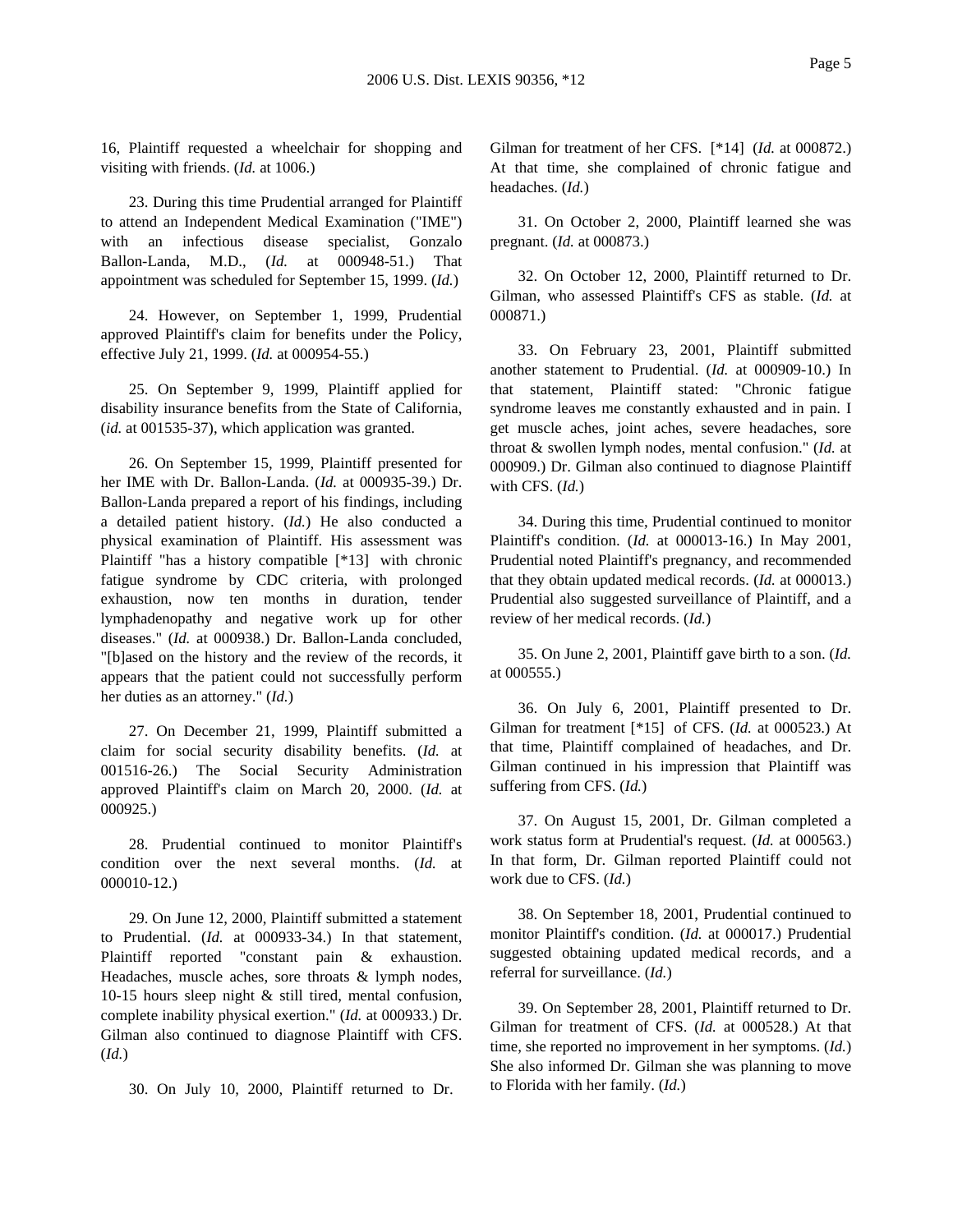40. On September 30, 2001, Plaintiff completed an Activities of Daily Living Questionnaire at Prudential's request. (*Id.* at 000553-60.) In that questionnaire, Plaintiff reported her current medical condition as follows: "chronic exhaustion, need for excessive sleep, inability to physical exertion, chron pain (headaches, bone - muscle aches) sore lymph [\*16] nodes, difficulty concentrating, muscle fatigue, sore throat, intolerance to stress of any kind, frequent urination." (*Id.* at 000553.)

41. On October 18, 2001, a private investigator conducted surveillance of Plaintiff at Prudential's request. (*Id.* at 000786-92.) Plaintiff was not observed on that date. (*Id.* at 000786-89.) Surveillance was continued on October 20, 2001. On that date, Plaintiff was observed exiting her apartment and picking up a small box. (*Id.* at 000790.) Approximately two hours later, Plaintiff was videotaped exiting her apartment with her newborn son in her arms. (*Id.* at 000791.) She sat in a chair, holding her son. (*Id.*) Seven minutes later, she got up, and returned to her apartment. (*Id.*)

42. Prudential noted this surveillance in its file on November 18, 2001. (*Id.* at 000018.) That note also discussed repeat surveillance following Plaintiff's relocation to Florida. (*Id.*)

43. That surveillance took place in December 2001. (*Id.* at 000775-85.) On December 17, 2001, the investigator conducted surveillance of Plaintiff from 8:00 a.m. to 6:00 p.m. (*Id.* at 000777.) Plaintiff was videotaped exiting her residence [\*17] to retrieve her mail and then returning to her residence. (*Id.*) The following day, Plaintiff was videotaped:

> walking, entering and exiting her vehicle, driving, and carrying/holding an infant, lifting an infant, picking up and carrying items, operating a vehicle, and riding as a passenger in a vehicle. [Plaintiff] was observed bending over at the waist and lifting a collapsed stroller and placing it into the trunk of her vehicle. [Plaintiff] was observed sitting in a doctor's waiting room and filling out medical forms.

(*Id.*) The investigator continued his surveillance the following day from 7:29 a.m. to 5:30 p.m. (*Id.*) He videotaped Plaintiff taking out the trash, retrieving her

mail, shaking a bed sheet outside, and conversing on a portable telephone. (*Id.*)

44. Prudential noted this surveillance in its file on January 12, 2002. (*Id.* at 00019.) In that note, Prudential reflected its plan to discuss Plaintiff's condition with a medical consultant.

45. The next entry in Prudential's file is on January 28, 2002. (*Id.* at 000020-25.) That entry appears to include a medical review performed by psychiatrist Marcia Scott, M.D. Dr. Scott concluded [\*18] Plaintiff's activities, as reported to and observed by her doctors and on the surveillance videos, were "not consistent with chronic illness, energy limitations or severe inactivity." (*Id.* at 000024.) Dr. Scott stated "no medical condition that would prevent work is documented." (*Id.*)

46. Based on Dr. Scott's conclusions, Prudential decided Plaintiff was not "Totally Disabled" under the Policy, and her benefits should be terminated. (*Id.* at 000025.)

47. On February 5, 2002, Prudential notified Plaintiff that her benefits would be terminated on May 31, 2002. (*Id.* at 000108-11.) In that letter, Prudential stated: "Effective June 1, 2002, your claim has been closed." (*Id.* at 000108.)

48. On January 23, 2003, Plaintiff filed her first request for reconsideration of Prudential's termination of her benefits. (*Id.* at 000462-89.) With that letter, Plaintiff submitted a September 16, 2002 letter from Mark A. Vacker, M.D., who had been treating Plaintiff after she moved to Florida. (*Id.* at 000471.) In that letter, Dr. Vacker stated his belief "that Ms. Perez meets the CDC Criteria for Chronic Fatigue Syndrome and that she is incapable of working." ( [\*19] *Id.* at 001568.) Plaintiff also submitted numerous documents on CFS. (*Id.* at 000472.)

49. On February 26, 2003, Prudential referred Plaintiff's claim to Dr. Amy Hopkins for her review and a report. (*Id.* at 000102.) Dr. Hopkins is board certified in Internal Medicine and Occupational Medicine, and is a Fellow of the American College of Occupational and Environmental Medicine. (*Id.* at 000435.)

50. On March 7, 2003, Prudential denied Plaintiff's first request for reconsideration of its decision to terminate Plaintiff's benefits. (*Id.* at 000097-100.) That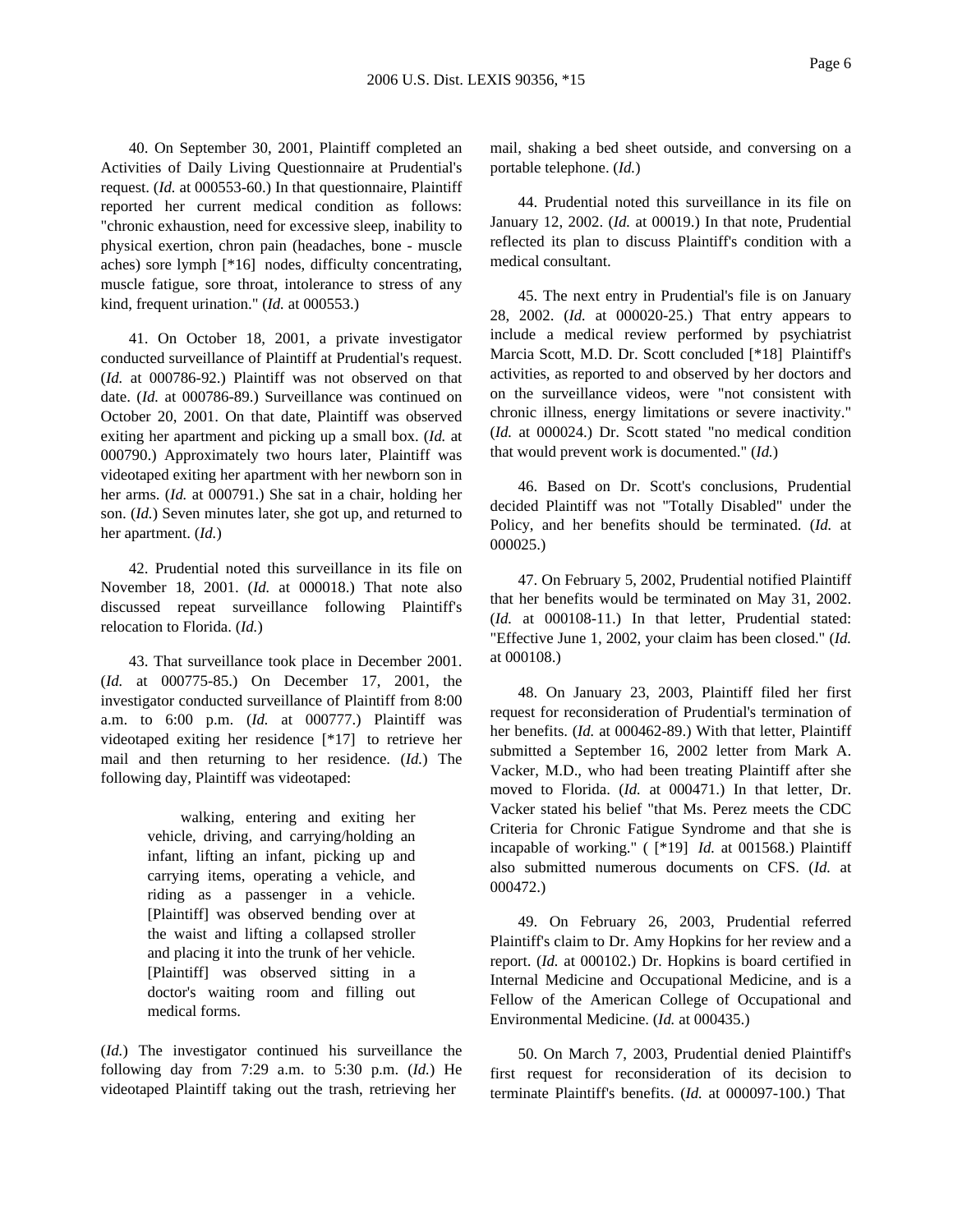denial is based in large part on Dr. Hopkins review of Plaintiff's file. (*Id.*)

51. On June 25, 2003, Plaintiff notified Prudential of her intent to appeal. (*Id.* at 000608-11.) With that letter, Plaintiff submitted an April 28, 2003 report from Jorge Perez, M.D., Plaintiff's then-treating physician. (*Id.* at 000610.) In that letter, Dr. Perez states he noted "during [his] physical examinations that Mrs. Perez had cervical and submandibular lymphadenopathy, which is common in cases of Chronic Fatigue Syndrome." (*Id.* at 000442.) He also reported her other symptoms of "severe fatigue, intolerance [\*20] for physical exertion, recurrent headaches, arthralgias, myalgias, and decreased ability to concentrate." (*Id.*) Dr. Perez opined "that Mrs. Perez remains totally disabled and unable to do work of any kind as a result of her illness." (*Id.*)

52. Plaintiff also submitted an April 22, 2003 report from Cary Frank Schwimmer, Psy.D. (*Id.* at 000610). Dr. Schwimmer conducted a diagnostic interview with Plaintiff on April 9, 2003. (*Id.* at 000444.) In that letter, Dr. Schwimmer reported Plaintiff's symptoms of "fatigue, joint and bone aches, muscle aches, swollen lymph nodes, soar [sic] throat, weakness, an increased need for sleep, and severe headaches." (*Id.*) Based on his interview with Plaintiff, Dr. Schwimmer stated there was no evidence of depression. (*Id.*) 3

> 3 It appears Plaintiff provided this report in response to Dr. Hopkins' complaint that Plaintiff "has not been referred for a mental health evaluation to determine if there is a psychiatric cause for her symptoms." (*Id.* at 000098.)

[\*21] 53. In addition to providing these documents, Plaintiff requested a list of records provided to Dr. Hopkins for her review. (*Id.* at 000609.)

54. On October 14, 2003, Plaintiff formally filed a second request for reconsideration of Prudential's termination of her benefits. (*Id.* at 000410-19.)

55. In response, Prudential sent Plaintiff's file for review by one of its medical directors. (Id. at 000031-32.) That review was performed by Robert MacBride, M.D. (Id. at 000033-36.) Dr. MacBride opined "there is no credible medical evidence to explain and support an extended period of loss of work capacity on the basis of this controversial illness descriptor - CFS." (*Id.* at 000035-36.)

56. On November 11, 2003, Dr. MacBride provided additional comments on Dr. Schwimmer's report, but did not alter his previous opinion. (*Id.* at 000038.)

57. On November 12, 2003, Plaintiff provided Prudential with a copy of the Social Security Administration's Notice of Continuing Disability Review. (*Id.* at 000270.)

58. On December 2, 2003, Prudential denied Plaintiff's second request for reconsideration of its decision to terminate Plaintiff's benefits. (*Id.* [\*22] at 000091-93.)

59. On July 15, 2004, Plaintiff filed a third request for reconsideration of Prudential's termination of her benefits. (*Id.* at 000251-62.)

60. On July 23, 2004, Prudential decided to have another doctor review Plaintiff's medical record and perform another IME. (*Id.* at 000040.)

61. The Policy provides: "Prudential, at its own expense, has the right to examine the person whose loss is the basis of the claim. Prudential may do this when and as often as is reasonable while the claim is pending." (*Id.* at 001067.)

62. On August 2, 2004, Prudential requested that Plaintiff attend an IME with Dr. Anthony Dorto. (*Id.* at 000087.) Plaintiff refused this request. (*Id.* at 000227-28.)

63. On August 30, 2004, Prudential denied Plaintiff's third request for reconsideration of its termination of Plaintiff's benefits. (*Id.* at 000081-82.)

64. Plaintiff thereafter filed the present Complaint.

### **III**

#### **CONCLUSIONS OF LAW**

1. The Court has jurisdiction over this matter pursuant to *28 U.S.C. § 1331* and *29 U.S.C. § 1132(e)(1)*.

2. Prudential's decision to terminate Plaintiff's [\*23] benefits is subject to *de novo* review. (*See* Docket No. 32.)

3. On *de novo* review, the Court must determine whether Plaintiff is disabled within the terms of the Policy. *Kearney v. Standard Ins. Co., 175 F.3d 1084, 1095 (9th*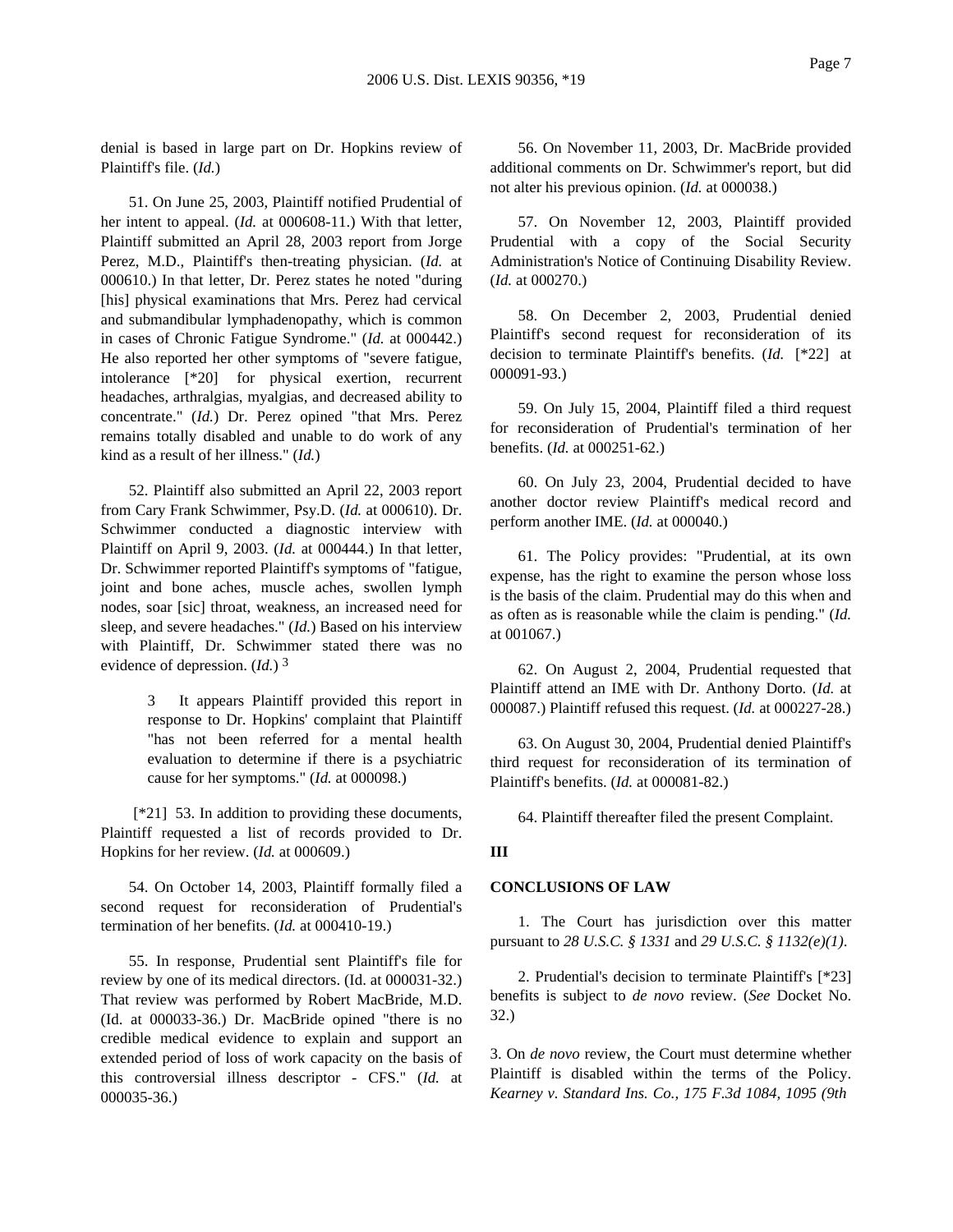### *Cir. 1999)*.

4. Plaintiff bears the burden of proving she was disabled under the Policy. *Sabatino v. Liberty Life Assurance Co. of Boston, 286 F.Supp.2d 1222, 1232 (N.D. Cal. 2003)*.

5. To meet that burden in this case, Plaintiff must prove that (1) due to sickness or accidental injury, (2) she is unable to perform the material and substantial duties of her occupation, (3) she is not working at any job for wage or profit, and (4) she is under the regular care of a doctor.

6. Plaintiff has met her burden of proving she is suffering from a "Sickness," as that term is defined in the Policy. Specifically, Plaintiff has shown she is suffering from CFS, based on the following evidence:

(a) Plaintiff's treating physicians, Drs. Gilman, Vacker and Perez, have all diagnosed Plaintiff as suffering from CFS. Although the treating physician rule does not apply to disputed ERISA claims, *Black & Decker Disability Plan v. Nord, 538 U.S. 822, 825, 123 S. Ct. 1965, 155 L. Ed. 2d 1034 (2003),* [\*24] the court "may not arbitrarily refuse to credit a claimant's reliable evidence, including the opinions of a treating physician." *Id. at 834*;

(b) Dr. Gardner, a diplomate of the American Board of Internal Medicine and Infectious Diseases, examined Plaintiff and diagnosed her as suffering from CFS;

(c) Dr. Ballon-Landa, an infectious disease specialist, examined Plaintiff, and his assessment was Plaintiff "has a history compatible with chronic fatigue syndrome by CDC criteria[.]"

7. The Court is aware that Drs. Scott, Hopkins and MacBride do not concur in Plaintiff's diagnosis of CFS. However, these doctors' opinions are based solely on their review of Plaintiff's file. None of these doctors ever personally observed or examined Plaintiff. Accordingly, the Court does not give their opinions the same weight as the opinions of Drs. Gilman, Vacker, Perez, Gardner and Ballon-Landa. *See Jebian v. Hewlett-Packard Co. Employee Benefits Organization Income Protection Plan, 349 F.3d 1098, 1109 n.8 (9th Cir. 2003)* (citing *Nord, 123 S.Ct. at 1971*) (stating court may recognize "that a given treating physician has 'a greater opportunity to [\*25] know and observe the patient' than a physician retained by the plan administrator.") *See also Kearney, 175 F.3d at 1095* (stating court "can evaluate the

persuasiveness of conflicting testimony and decide which is more likely true.")

8. The Policy does not define or identify "the material and substantial duties" of Plaintiff's occupation as an associate attorney at a law firm. Nevertheless, the Court finds the material and substantial duties of this occupation include the following: reading cases, statutes and other legal authority, pleadings, legal briefs, correspondence, memoranda, and materials from clients; drafting and editing pleadings, legal briefs, correspondence, memoranda, and discovery requests and responses; critically analyzing and interpreting facts and law; performing legal research; taking and defending depositions; representing clients at court hearings; arguing motions before the court; preparing for and participating in trials; meeting deadlines; interacting with clients, co-workers, other attorneys and other parties; and providing competent advice to clients.

9. Due to CFS, Plaintiff has experienced headaches, exhaustion, congestion, fatigue [\*26] and sore throat. The headaches, fatigue and sore throat have been persistent since the initial onset of the disease. Plaintiff also suffers from a lack of stamina, decreased concentration, and headaches as a result of reading and writing. (AR at 000934.) Plaintiff also reports the need for at least ten hours of sleep per night, and a daily nap to control her symptoms. (*Id.* at 000554.) These conditions prevent Plaintiff from performing the material and substantial duties of her occupation as an associate attorney at a law firm.

10. There is no dispute that Plaintiff is not working at any job for wage or profit, or that she is under the regular care of a doctor.

11. Accordingly, Plaintiff has met her burden of proving she is totally disabled under the Policy.

12. This conclusion is also supported by the findings of the State of California and the Social Security Administration that Plaintiff is disabled under their respective standards. Although a determination by the Social Security Administration that the plaintiff is disabled under the Social Security Act is not binding on courts reviewing ERISA claims, *Wooten v. Prudential Ins. Co. of Am., No. C03-02558 MJJ, 2006 U.S. Dist. LEXIS 56715, 2006 WL 2192061,* [\*27] *at \*8 (N.D. Cal. July 31, 2006)*, it is relevant to the ultimate issue of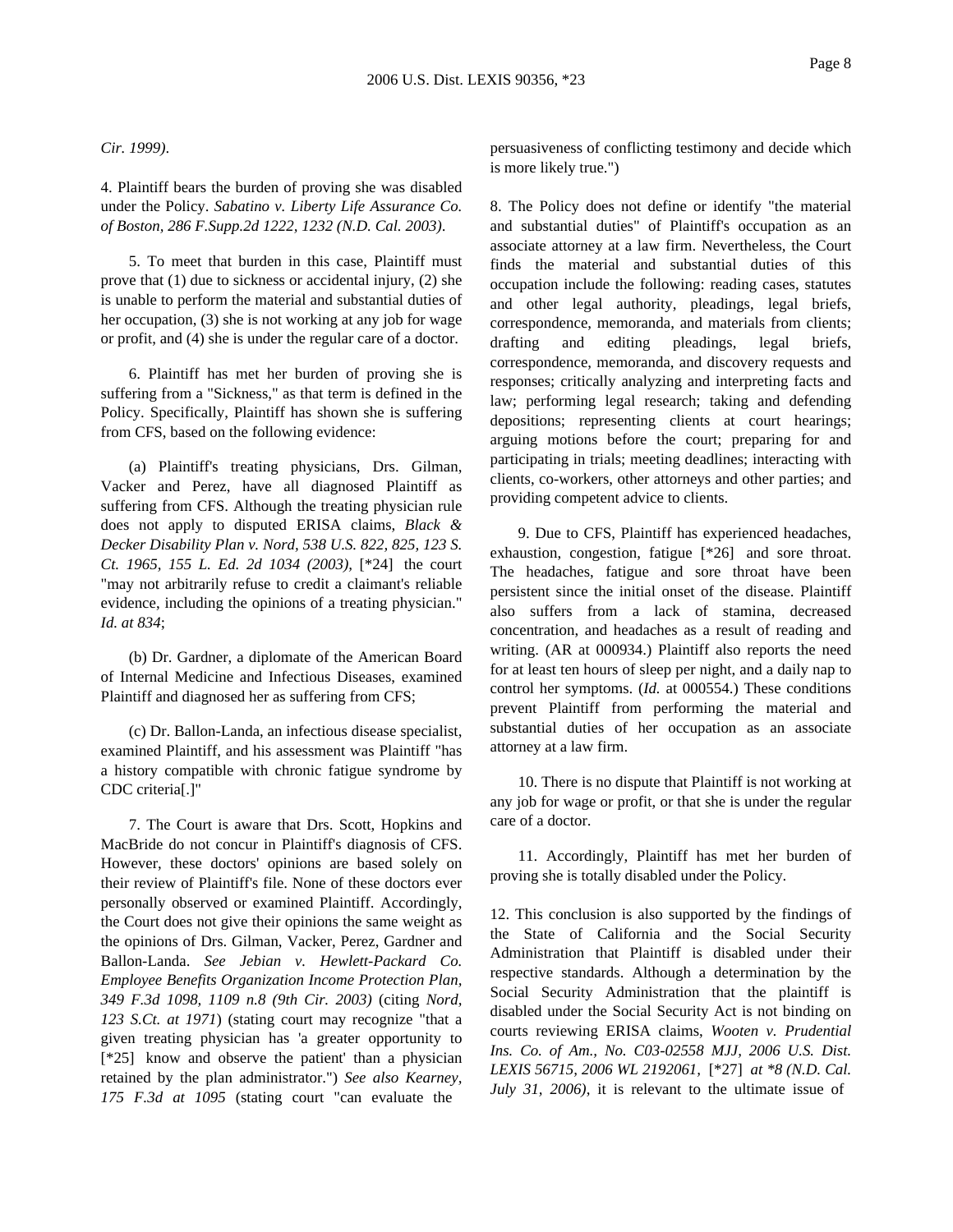whether the plaintiff is disabled under the Policy. *Boyles v. Unum Life Ins. Co. of Am., No. CV-05-6015 CASJWJX, 2006 U.S. Dist. LEXIS 88581, 2006 WL 3405011, at \*7 (C.D. Cal. Nov. 20, 2006)*.

13. Defendant argues Plaintiff breached the Policy when she refused to attend the IME with Dr. Dorto, therefore she is not entitled to benefits from that date forward. However, the Court disagrees. Although the Policy gives Prudential the right to examine a claimant while the claim is pending, Prudential must exercise that right when it is reasonable to do so. Here, Prudential requested that Plaintiff attend a second IME *after* Plaintiff filed her third request for reconsideration of Prudential's decision to terminate her benefits, and two-and-a half years after it first terminated Plaintiff's benefits. Under these circumstances, Prudential's request for a second IME was not reasonable, and thus Plaintiff did not breach the contract when she refused to attend.

14. Defendant also asserts Plaintiff should be estopped from collecting benefits due to her refusal to attend this IME. To prevail on this argument, Defendant must [\*28] establish "a material misrepresentation, reasonable and detrimental reliance upon the representation and extraordinary circumstances." *Pisciotta v. Teledyne Industries, Inc., 91 F.3d 1326, 1331 (9th Cir. 1996)* (citing *In Re Unisys Corp. Retiree Medical Benefit "ERISA" Litigation, 58 F.3d 896, 907 (3d Cir. 1995))*. Defendant must also establish there is an ambiguity in the Policy "such that reasonable persons could disagree as to their meaning or effect[,]" and that the representations involve "an oral interpretation of the plan." *Id.* (citing *Greany v. Western Farm Bureau Life Ins. Co., 973 F.2d 812, 821 (9th Cir. 1992))*. Defendant has not shown any of these elements, and thus its estoppel defense is rejected.

15. Because the Administrative Record does not contain any information from Plaintiff to support a finding of total disability after Prudential's August 30, 2004 denial of her third request for reconsideration, the Court finds Plaintiff was totally disabled to that date only. Thus, Plaintiff is entitled to an award of benefits from May 31, 2002, to August 30, 2004.

16. Plaintiff represents that when Prudential terminated [\*29] her benefits she was receiving \$ 4,083.33 per month, less an offset of \$ 1,022.00, which is the amount of her monthly social security disability

benefits, for a total of \$ 3,061.33 per month. The Court finds this to be the appropriate amount for calculating Plaintiff's past benefits. Using this amount, Plaintiff is entitled to past benefits in the amount of \$ 79,594.58.

17. The Court has also balanced the equities in this case, and finds Plaintiff is entitled to prejudgment interest. *See Cherry v. Digital Equipment Corp., No. S-05-2165 WBS JFM, 2006 U.S. Dist. LEXIS 68099, 2006 WL 2594465, at \*11-12 (E.D. Cal. Sep. 11, 2006)* (finding award of prejudgment interest appropriate to fully compensate plaintiff for her injuries). Plaintiff requests the Court award prejudgment interest at ten percent simple interest, compounded annually, but she fails to provide any evidence or argument to support that rate and calculation. Therefore, the Court awards Plaintiff prejudgment interest at the rate provided in *28 U.S.C. § 1961*. The rate "should be determined individually for each disability benefit payment that plaintiff was denied, based on [the] rate at the time that the benefit [\*30] became due." *Cherry, 2006 U.S. Dist. LEXIS 68099, 2006 WL 2594465, at \*12*.

18. In accordance with the Court's findings, Prudential shall also reinstate Plaintiff's claim under the Policy, effective May 31, 2002, including her life insurance coverage. The parties' respective rights and duties are therefore reinstated consistent with the terms and conditions of the Policy.

# **IV.**

## **CONCLUSION AND ORDER**

Based on the foregoing findings of fact and conclusions of law, the Court orders as follows:

1. Plaintiff shall recover \$ 79,594.58 in past benefits from the period June 1, 2002, to August 30, 2004, plus prejudgment interest at the rate applicable for each benefit payment according to *28 U.S.C. § 1961*.

2. If Plaintiff wishes to pursue her request for attorneys' fees and costs, she must file a motion pursuant to *Federal Rule of Civil Procedure 54(d)*.

3. All other relief requested by Plaintiff is denied.

4. The Clerk of Court shall enter judgment consistent with this Order.